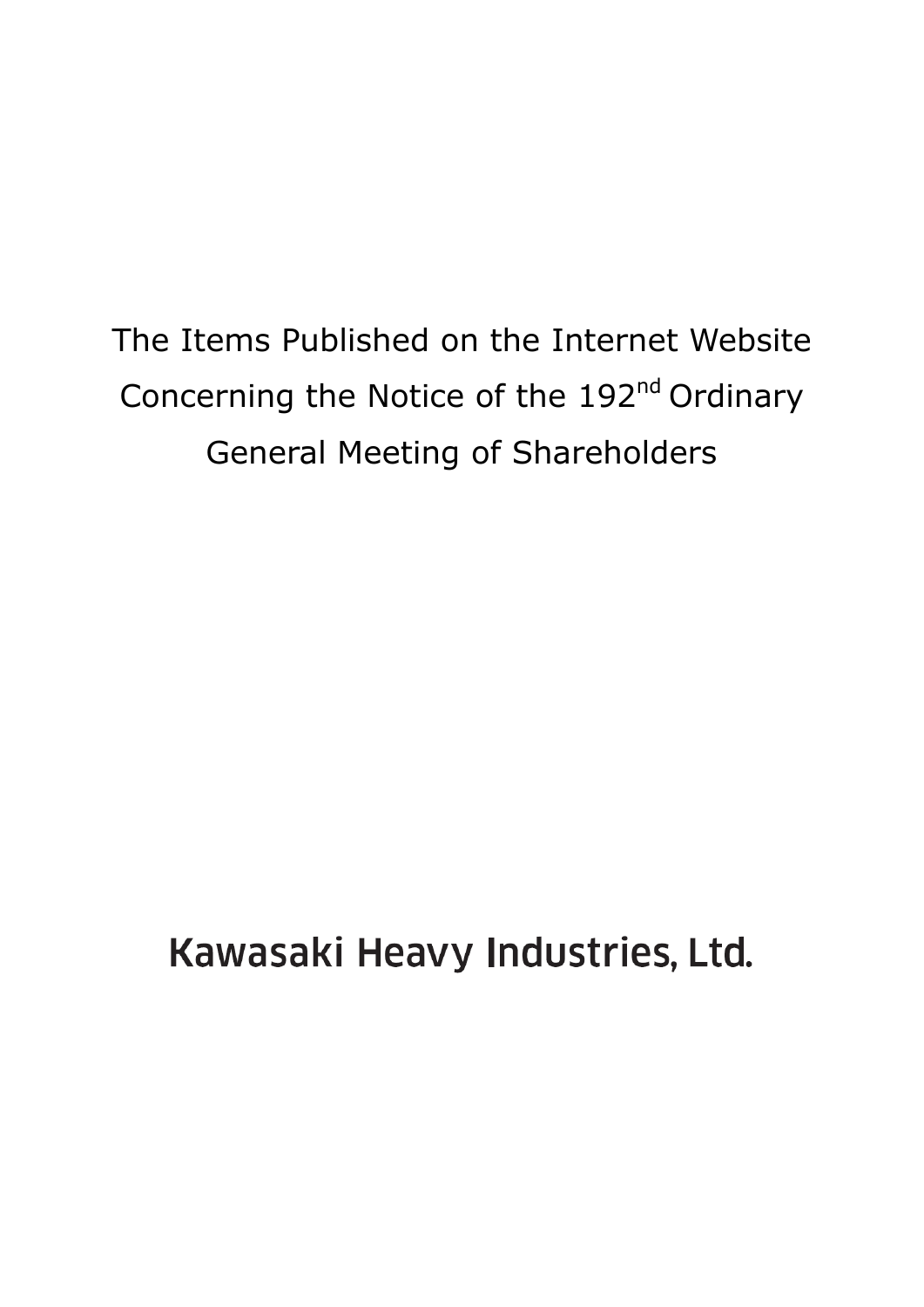# **Consolidated Statement of Changes in Net Assets**

(April 1, 2014 - March 31, 2015)

(Unit: million yen)

|                                                                            | Shareholders' equity         |        |                      |                |                                  |  |  |
|----------------------------------------------------------------------------|------------------------------|--------|----------------------|----------------|----------------------------------|--|--|
|                                                                            | Common stock Capital surplus |        | Retained<br>earnings | Treasury stock | Total<br>shareholders'<br>equity |  |  |
| Balance at the beginning of the<br>period                                  | 104,484                      | 54,393 | 217,449              | (43)           | 376,284                          |  |  |
| Changes of items during the period                                         |                              |        |                      |                |                                  |  |  |
| Cash dividends                                                             |                              |        | (15,045)             |                | (15, 045)                        |  |  |
| Net income for the year                                                    |                              |        | 51,639               |                | 51,639                           |  |  |
| Treasury stock purchased                                                   |                              |        |                      | (684)          | (684)                            |  |  |
| Treasury stock disposed                                                    |                              | 0      |                      | 0              | 0                                |  |  |
| Retirement of treasury stock                                               |                              | (0)    | (659)                | 660            |                                  |  |  |
| Effect of changes in accounting<br>periods of consolidated<br>subsidiaries |                              |        | 221                  |                | 221                              |  |  |
| Net changes of items other than<br>shareholders' equity                    |                              |        |                      |                |                                  |  |  |
| Total changes of items during the<br>period                                | —                            | 0      | 36,156               | (23)           | 36,132                           |  |  |
| Balance at the end of the period                                           | 104,484                      | 54,393 | 253,605              | (67)           | 412,416                          |  |  |

|                                                                            |                                                           | Accumulated other comprehensive income   |                                                       |                                                                 |                                                               |                       |                     |
|----------------------------------------------------------------------------|-----------------------------------------------------------|------------------------------------------|-------------------------------------------------------|-----------------------------------------------------------------|---------------------------------------------------------------|-----------------------|---------------------|
|                                                                            | Net<br>unrealized<br>gains on<br>securities<br>net of tax | Gains<br>(losses) on<br>hedging<br>items | Foreign<br>currency<br>translation<br>adjustmen<br>ts | Accumulat<br>ed<br>adjustmen<br>t for<br>retirement<br>benefits | Total<br>accumulat<br>ed other<br>comprehen<br>sive<br>income | Minority<br>interests | Total<br>net assets |
| Balance at the beginning of the<br>period                                  | 2,652                                                     | (3,803)                                  | 6,416                                                 | (18, 509)                                                       | (13, 243)                                                     | 13,645                | 376,686             |
| Changes of items during the period                                         |                                                           |                                          |                                                       |                                                                 |                                                               |                       |                     |
| Cash dividends                                                             |                                                           |                                          |                                                       |                                                                 |                                                               |                       | (15, 045)           |
| Net income for the year                                                    |                                                           |                                          |                                                       |                                                                 |                                                               |                       | 51,639              |
| Treasury stock purchased                                                   |                                                           |                                          |                                                       |                                                                 |                                                               |                       | (684)               |
| Treasury stock disposed                                                    |                                                           |                                          |                                                       |                                                                 |                                                               |                       | 0                   |
| Retirement of treasury stock                                               |                                                           |                                          |                                                       |                                                                 |                                                               |                       |                     |
| Effect of changes in accounting<br>periods of consolidated<br>subsidiaries |                                                           |                                          |                                                       |                                                                 |                                                               |                       | 221                 |
| Net changes of items other than<br>shareholders' equity                    | 1,051                                                     | 1,818                                    | 18,762                                                | 11,190                                                          | 32,822                                                        | 2,316                 | 35,139              |
| Total changes of items during the<br>period                                | 1,051                                                     | 1,818                                    | 18,762                                                | 11,190                                                          | 32,822                                                        | 2,316                 | 71,271              |
| Balance at the end of the period                                           | 3,704                                                     | (1,985)                                  | 25,179                                                | (7, 318)                                                        | 19,579                                                        | 15,961                | 447,957             |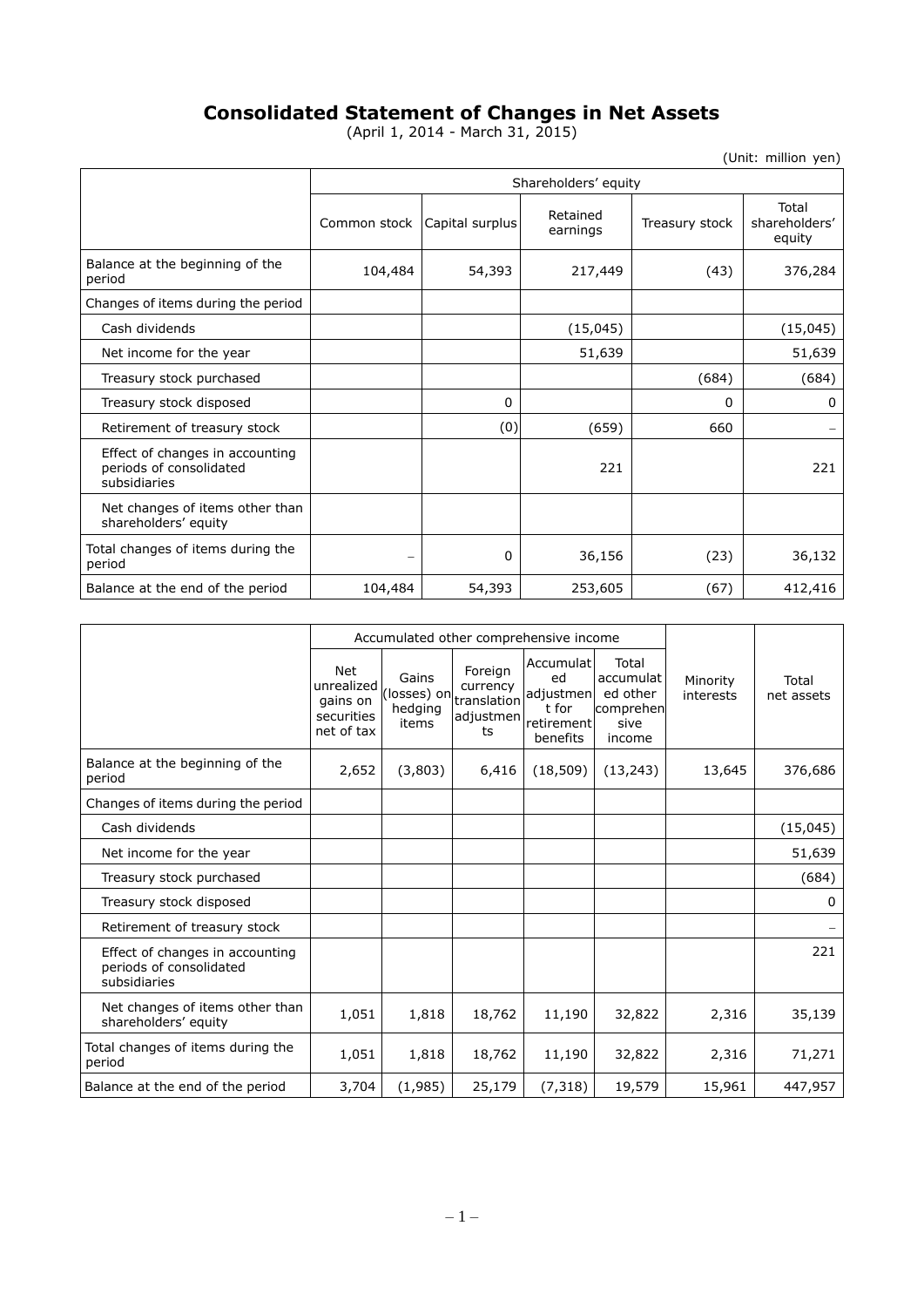# **Notes to the Consolidated Financial Statements**

### **(Notes to the basis for preparation of consolidated financial statements)**

1. Scope of consolidation Number of consolidated subsidiaries and names of principal subsidiaries 97 in total (Domestic) Kawasaki Trading Co., Ltd., NIPPI Corporation, KCM Corporation, Kawasaki Machine Systems, Ltd., Kawasaki Thermal Engineering Co., Ltd., KCMJ Corporation, EarthTechnica Co., Ltd., Kawasaki Motors Corporation Japan

(Overseas) Kawasaki Motors Corp., U.S.A., Kawasaki Motors Manufacturing Corp., U.S.A., Kawasaki Motors Enterprise (Thailand) Co., Ltd., Kawasaki Motors Europe N.V., Kawasaki Rail Car, Inc., P.T. Kawasaki Motor Indonesia, Kawasaki Motors (Phils.) Corporation, Flutek, Ltd.

Two newly established subsidiaries were included in the scope of consolidation. One consolidated subsidiary was eliminated due to liquidation and was excluded from the scope of consolidation.

- 2. Application of the equity method
	- (1) Number of non-consolidated subsidiaries and affiliates and names of principal companies which are subject to the equity method 17 in total Affiliates **17, Nantong COSCO KHI Ship** Engineering Co., Ltd.

One affiliate was excluded from application of the equity method due to sale of shares.

(2) Names of principal companies of non-consolidated subsidiaries and affiliates not subject to the equity method Affiliates **Commercial Airplane Co., Ltd.,** 

Asahi Aluminium Co., Ltd.

These affiliates are excluded from application of the equity method because they do not have any material impact on the consolidated financial statements with respect to net income and retained earnings.

#### 3. Significant accounting policies

- (1) Standards and methods for evaluation of assets
	- (i) Marketable securities
		- Bonds held to maturity

Principally stated by the amortized cost method

- Other marketable securities
- Securities with market quotations

Stated at market based on the market price on the settlement date of the accounting period (with all valuation differences charged to net assets and the cost of sale computed mainly by the moving average method).

- Securities without market quotations Stated at cost principally using the moving average method No trading securities are held by the Company.
- (ii) Inventories

Stated at cost principally using the specific identification method, the moving-average method, and the first-in first-out method (a method for lowering the book value due to deterioration of profitability)

- (iii) Net credit and net liability incurred by derivative transactions Stated at market
- (2) Depreciation methods for fixed assets
	- (i) Property, plant and equipment
		- Other than leased assets
		- The straight line method is principally used for depreciation.
		- Leased assets

The leased assets involved in finance lease transactions that do not involve transfer of ownership are subject to the straight-line method, whereby the leasing period is deemed to be the duration of useful life and the residual value as zero.

With respect to finance lease transactions not involving the transfer of ownership undertaken prior to the first year of implementation of the revision of the lease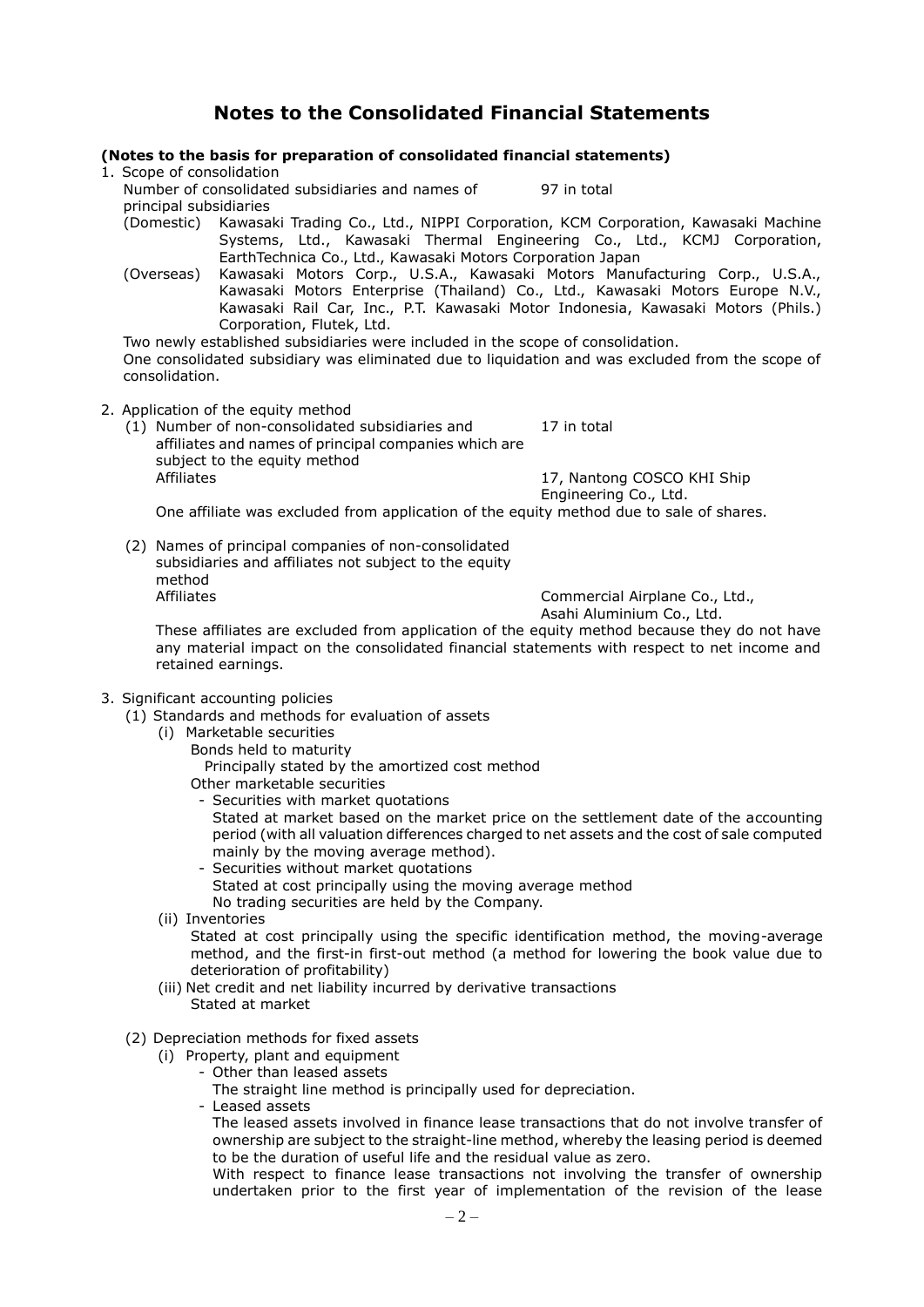accounting standards, the Company continues to apply accounting treatment similar to that for ordinary operating leasing transactions.

- (ii) Intangible assets
	- Other than leased assets

The straight line method is used. The Company's own software (used by the Company) is subject to amortization based on the period of internal use (generally five years).

- Leased assets

The leased assets involved in finance lease transactions that do not involve transfer of ownership are subject to the straight-line method, whereby the leasing period is deemed to be the duration of useful life and the residual value as zero.

With respect to finance lease transactions not involving transfer of ownership undertaken prior to the first year of the implementation of the revision of the lease accounting standards, the Company continues to apply an accounting treatment similar to that for ordinary operating leasing transactions.

- (3) Standards for translation of assets and liabilities denominated in foreign currencies into yen The Company applies the revised accounting standards for transactions denominated in foreign currencies (*Opinion Concerning the Revision of Accounting Standards for Transactions Denominated in Foreign Currencies* issued by Business Accounting Council on October 22, 1999).
- (4) Methods of accounting for provisions
	- (i) Allowance for doubtful receivables In order to provide losses due to doubtful receivables, an amount mainly based on the historical write-off rate is recorded for ordinary receivables, and the necessary amount based on the estimated recoverability of individual cases is recorded for specified receivables such as doubtful receivables.
	- (ii) Accrued bonuses
	- A provision is recorded based on estimated bonuses to employees.
	- (iii) Provision for product warranties A provision is recorded for expenditures for warranties concerning construction contracts based on past experience or on estimations of individual cases.
	- (iv) Provision for losses on construction contracts A provision for an estimated amount of losses is recorded for the next fiscal year and thereafter concerning construction works which are anticipated to incur significant losses and which allow reasonable estimation of the loss incurred at the end of fiscal year under review among those construction works that have not been delivered as of the end of the fiscal year.
	- (v) Provision for environmental measures

The Company provided an estimated amount to cover expenditures such as the disposal of PCB (poly chlorinated biphenyl) waste required under the "Law Concerning Special Measures for Promotion of Appropriate Disposal of PCB Waste."

(5) Method of accounting for retirement benefits

A provision is recorded for the amount deemed to have been incurred as of fiscal year-end under review based on the estimated retiree benefits and plan assets as of this fiscal year-end (including the retirement benefit trust) in order to cover employee retirement benefits.

Actuarial differences are expensed effective from the next consolidated fiscal year mainly by the straight line method over a period of 10 years, and prior service costs are expensed effective from this fiscal year chiefly by the straight line method for a period of 10 years.

Unrecognized actuarial differences and unrecognized prior service cost are recorded for accumulated other comprehensive income's cumulative adjustment for retirement benefits in the net assets section of the consolidated balance sheet after adjusting for a tax effect.

With regard to the method for attributing expected retirement benefits to this consolidated accounting period under review in calculating projected benefit obligations, the benefit formula basis is applicable.

#### (6) Hedge accounting policy

The Company employs deferred hedge accounting.

#### (7) Standards for revenue recognition

The standard applied for posting revenue for construction contracts is in accordance with the Accounting Standard for Construction Contracts (Accounting Standards Board of Japan(ASBJ), Statement No. 15, December 27, 2007) and Guidance on Accounting Standard for Construction Contracts (ASBJ Guidance No. 18, December 27, 2007). However, with respect to posting of revenue for long-term or major construction works (principally those with a construction period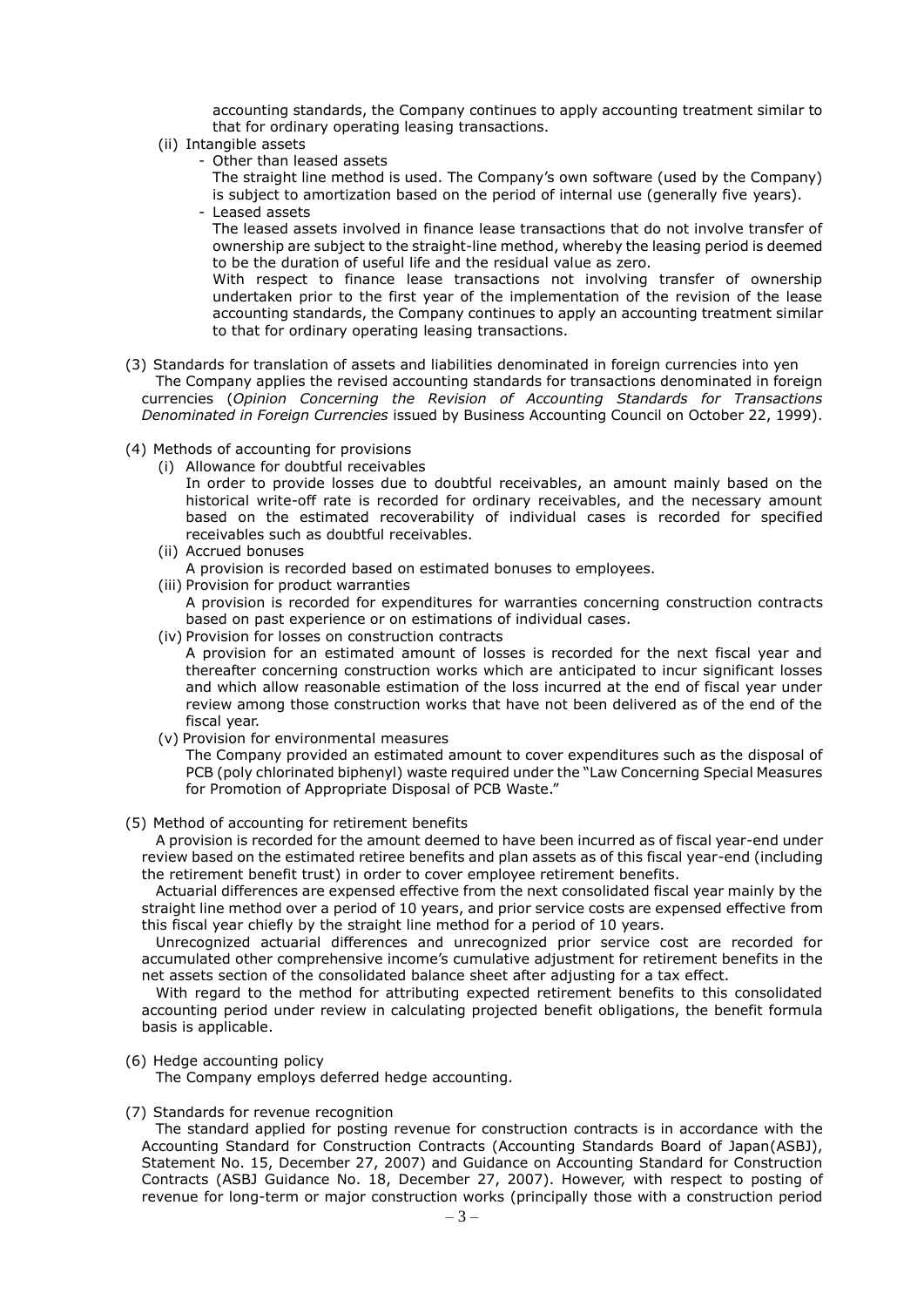longer than 1 year, and a contract amount of ¥3.0 billion or more) for which construction started prior to March 31, 2009, we apply the percentage-of-completion method (the estimate for the rate of construction progress is mainly according to the cost accounting method), and with respect to other construction we apply the completed-contract method.

With regard to contracts for which the amount of revenue from delivery is not determined and/or cost of sales is not finalized, both sales and cost of sales are estimated.

- (8) Consumption tax and local consumption tax are subject to accounting treatment using the tax excluded method.
- (9) The Company adopts a consolidated tax payment system.

(10) Amortization method and amortization period of goodwill

Goodwill is amortized over the relevant period by the straight line method based on an estimate of the effective duration. However, all goodwill that is monetarily insignificant is amortized at once in the fiscal year of incurrence.

### **(Additional Information)**

(Effects of the change of corporate tax rate, etc.)

In accordance with the promulgation of the "Law for Partial Amendment of the Income Tax Law, Etc." (2015, Law No. 9) and the "Law for Partial Amendment of the Local Tax Law, Etc." (2015, Law No. 2) on March 31, 2015, the income tax rates are to be reduced from the consolidated fiscal years beginning on or after April 1, 2015.

The statutory tax rate, which is used to calculate deferred tax assets and liabilities, has been reduced from the previous 35.4% to 32.9% and 32.1% for the temporary differences expected to be cleared in the consolidated fiscal years beginning on April 1, 2015 and April 1, 2016, respectively.

This tax rate change decreased net deferred tax assets (the amount obtained after deducting the amount of deferred tax liabilities) by ¥4,666 million, increased income taxes-deferred by ¥4,598 million, increased net unrealized gain on other securities by ¥138 million, decreased deferred gains or losses on hedges by ¥71 million, and decreased accumulated adjustment for retirement benefits by ¥135 million.

#### **(Notes to Consolidated Balance Sheet)**

1. The amounts presented are rounded down to the nearest unit.

| 2. Accumulated depreciation of property, plant and |  |  | ¥751,504 million |
|----------------------------------------------------|--|--|------------------|
| equipment                                          |  |  |                  |

3. Assets pledged as collateral

| Buildings and structures                                                    | ¥78 million    |
|-----------------------------------------------------------------------------|----------------|
| Investments in securities                                                   | ¥14 million    |
| Other                                                                       | ¥3,976 million |
| Shares of ENSEADA INDUSTRIA NAVAL S.A., an affiliate accounted for          |                |
| using the equity method, are offered in security for loans from financial   |                |
| institutions. Relevant liabilities as of the end of the fiscal year include |                |
| long-term debt of ¥45,500 million.                                          |                |
| Besides those mentioned above, shares of affiliates in the amount of ¥30    |                |
| million, which are eliminated in consolidated financial statements, are     |                |
| offered in security (revolving pledge).                                     |                |
| Liabilities relating to collateral                                          |                |

|    | Short-term debt                                           | ¥10 million       |
|----|-----------------------------------------------------------|-------------------|
|    | Long-term debt                                            | ¥86 million       |
|    | Other                                                     | ¥5 million        |
| 4. | Guarantee obligations for bank loans of subsidiaries and  |                   |
|    | affiliates, etc. and employees                            | $421,779$ million |
| 5. | With respect to some work in process, a trust beneficiary |                   |
|    | right has been established with the expected trade        |                   |
|    | receivables as a trust asset. Work in process related to  |                   |

the said trust asset amounts to ¥5,350 million.

#### **(Notes to Consolidated Statement of Income)**

1. The amounts presented are rounded down to the nearest unit.

#### **(Notes to Consolidated Statement of Changes in Net Assets)**

1. The amounts presented are rounded down to the nearest unit.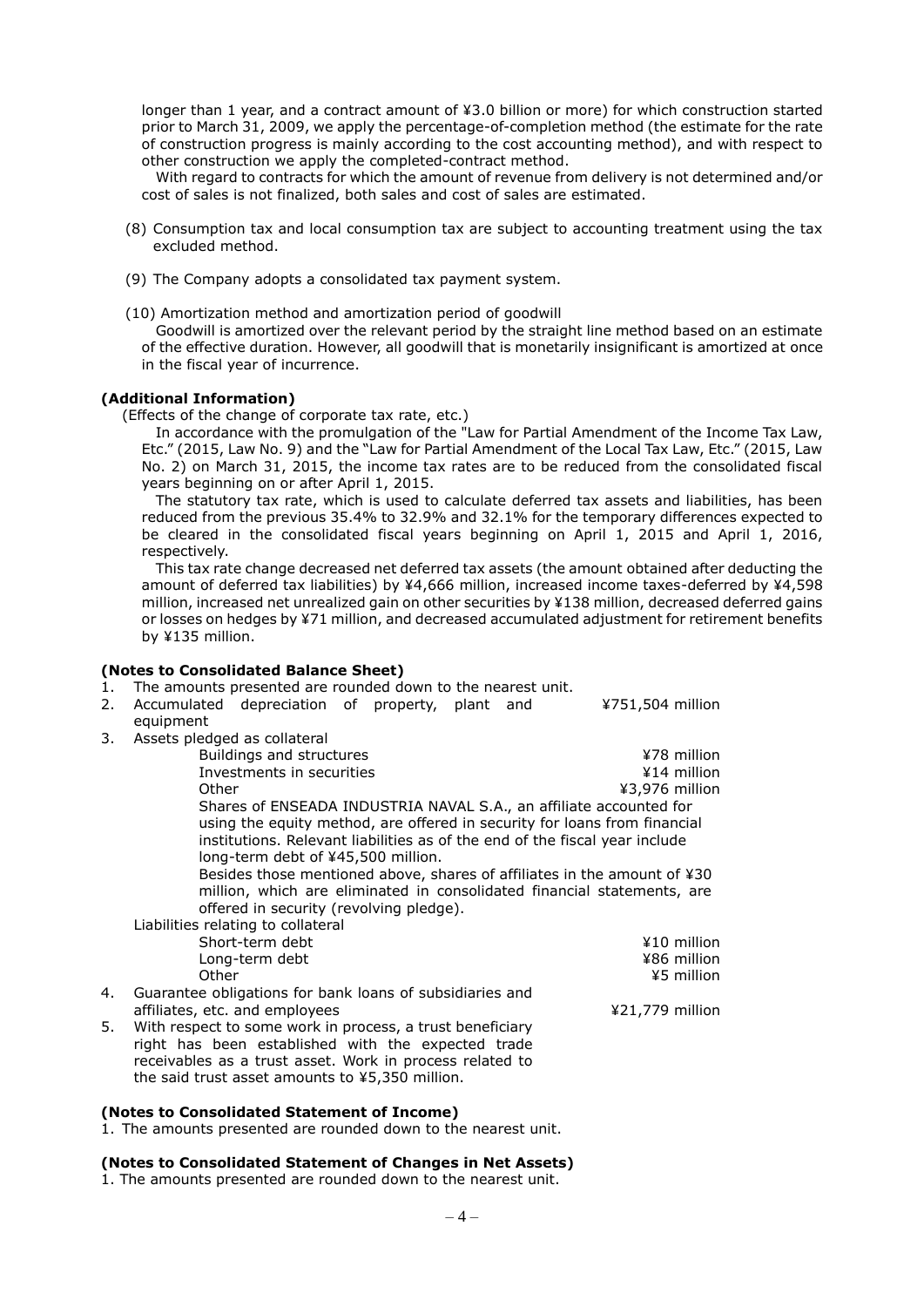2. Total number of shares outstanding as of end of the fiscal year under review Common stock 1,670,805,320 shares

#### 3. Dividends

| Resolution                                                       | Total dividend<br>(million yen) | Dividend per<br>share (yen) | Record date           | Effective date      |
|------------------------------------------------------------------|---------------------------------|-----------------------------|-----------------------|---------------------|
| <b>General Meeting</b><br>of Shareholders<br>on June 26,<br>2014 | 10,030                          | 6                           | March 31, 2014        | June 27, 2014       |
| <b>Directors</b><br>Meeting on<br>September 30,<br>2014          | 5,015                           | 3                           | September 30,<br>2014 | December 2,<br>2014 |

| Scheduled date<br>of resolution                                  | Total dividend<br>(million yen) | Dividend per<br>share (yen) | Record date    | Effective date |
|------------------------------------------------------------------|---------------------------------|-----------------------------|----------------|----------------|
| <b>General Meeting</b><br>of Shareholders<br>on June 25,<br>2015 | 11,694                          |                             | March 31, 2015 | June 26, 2015  |

### **(Notes to financial instruments)**

#### 1. Matters regarding financial instruments

KHI Group raises necessary funds, in light of its business plans; for long-term working capital and capital expenditure funds the Group predominantly raises funds through bank loans and issuance of corporate bonds, for short-term working capital it raises funds through bank loans and issuance of short-term bonds (electronic commercial paper), and so forth. Temporary surplus funds are invested in highly secure financial assets. We use derivatives to avoid risks described hereunder and do not engage in speculative transactions.

Operating receivables, namely, trade receivables are exposed to counterparty credit risk. The currency exchange risk of the debts and credits in foreign currencies which arise from global business operations is hedged by using foreign exchange forward contracts and currency swaps, and so forth in principle against the net amount of the debts and credits in the foreign currency. Investments in securities are mainly shares of corporations which we have business dealings with, and of these investments, those shares that are listed are exposed to the risk of market price fluctuations.

Most trade payables, which are operating liabilities, have maturities of less than one year. Some of those are denominated in foreign currencies due to the import of materials, and so forth, and although they are exposed to the risk of currency fluctuation, most are within the limit of the balance of accounts receivable in the same foreign currency. Debts payable composed of loans, corporate bonds, and lease obligations related to finance lease transactions are raised for the purpose of securing working capital and capital expenditure funds, and the longest maturity from the date of balance sheet is about ten years. Some of those instruments have floating interest and are denominated in foreign currencies and are therefore exposed to the risk of interest rate and currency exchange fluctuations, however we hedge those risks as required by using derivatives transactions (interest rate swaps and currency swaps).

Derivative transactions are transactions which include exchange forward contracts and currency options and currency swaps transactions for the purpose of hedging exchange fluctuation risks of the debts and credits in foreign currencies, and interest rates swap transactions and so forth for the purpose of hedging interest fluctuation risks of debts payable.

2. Matters concerning fair market value, etc. of financial instruments

The prices recorded in the consolidated balance sheet, fair market value and the difference between those as of the end of this consolidated fiscal year are as follows.

| (Unit: million yen)                    |                                                              |                            |            |  |  |  |
|----------------------------------------|--------------------------------------------------------------|----------------------------|------------|--|--|--|
|                                        | Price recorded in<br>the consolidated<br>balance sheet $(*)$ | Fair market<br>value $(*)$ | Difference |  |  |  |
| (1) Cash on hand and in banks          | 51,645                                                       | 51,645                     |            |  |  |  |
| (2) Trade receivables                  | 421,890                                                      | 421,817                    | 73)        |  |  |  |
| (3) Long-term investment<br>securities | 8,806                                                        | 8,806                      | (0)        |  |  |  |
| Trade payables<br>(4)                  | [253,907]                                                    | [253,907]                  |            |  |  |  |
| (5) Electronically recorded            | [85, 453]                                                    | [85, 453]                  |            |  |  |  |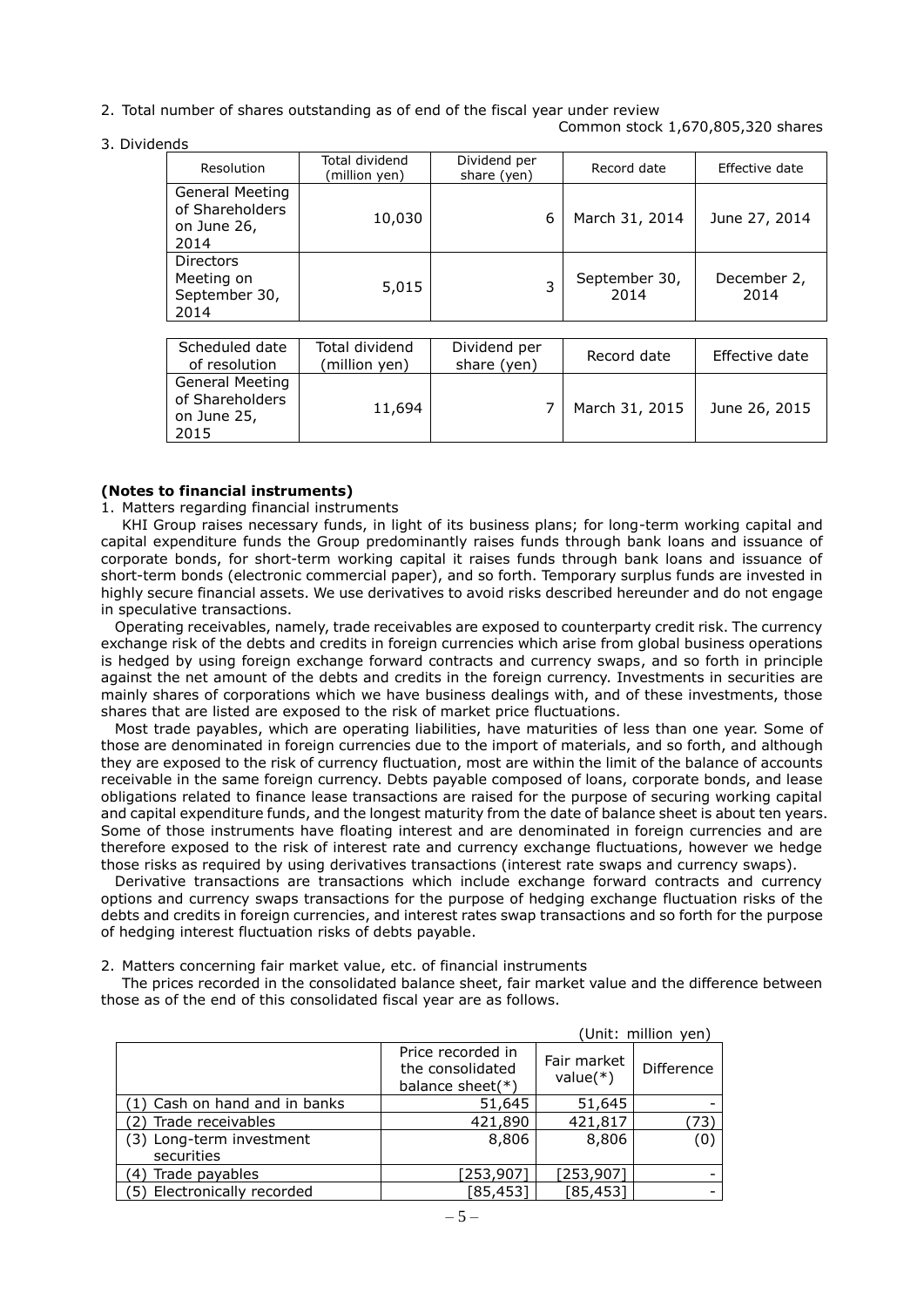| obligations-operating          |           |            |       |
|--------------------------------|-----------|------------|-------|
| (6) Short-term debt            | [122,338] | [122, 338] |       |
| (7) Current bonds payable      | [20,000]  | [20,000]   |       |
| (8) Bonds payable              | [110,000] | [112,657   | (2,65 |
| (9) Long-term debt             | [159,749] | [159, 654] | 95    |
| $(10)$ Derivative transactions | [2.575]   | [2,575]    |       |

 $(*)$  Figures which are posted as liabilities are shown in  $[$ ].

- (Note 1) Matters concerning the method for calculating the fair market value of financial instruments and marketable securities and derivatives transactions
- (1) Cash on hand and in banks

These instruments can be settled within short term and fair market value is roughly equal to book value, therefore the fair market value is stated at book value.

(2) Trade receivables

Trade receivables are grouped into a specified period, and are stated at present value calculated by the discount rate, which takes into account the respective period and credit risk.

(3) Long-term investment securities

The fair market value for these securities is stated at the price listed on the exchange.

(4) Trade payables, (5) Electronically recorded obligations-operating, (6) Short-term borrowings, (7) Current bonds payable

These instruments can be settled within short term and fair market value is roughly equal to book value, therefore the fair market value is stated at book value.

(8) Bonds payable

The fair market value of these instruments is stated at market price.

(9) Long-term debt

The fair market value of long-term debt is determined by discounting the total of principal and interest by the interest rate on similar new debt.

(10) Derivatives transactions

The fair market value of derivatives is stated at the forward exchange rate or the price offered by the trading financial institution.

(Note 2) Shares of affiliates, investments in affiliates and unlisted stocks, and investments in silent partnerships (amount recorded in the consolidated balance sheet was ¥86,909 million) are not included in the table above, as it is deemed to be extremely difficult to ascertain fair market value because those instruments have no market prices, and it is not possible to estimate their future cash flows.

#### **(Notes to per share information)**

- 1. Net assets per share  $\frac{1}{258.58}$
- 2. Net income per share  $\frac{4}{30.89}$

#### **(Other)**

(Damage caused to NIPPI Corporation by snowfall)

The heavy snowfall on February 15, 2014 caused a hanger roof in Atsugi Works of NIPPI Corporation, which is KHI's consolidated subsidiary, to collapse, causing damage to aircrafts of the Japan Maritime Self Defense Force that was undergoing regular maintenance. The Company and NIPPI Corporation are currently having discussions with the Japanese Ministry of Defense regarding the way to handle this case. Some discussion results could have a material impact on the KHI Group's financial performance.

(Business divestiture)

On November 28, 2014, the Company concluded an agreement with Hitachi Construction Machinery Co., Ltd. (Tokyo) (hereinafter, "HCM") on the assignment to HCM of all of the shares of KCM Corporation (Hyogo Prefecture) (hereinafter, "KCM"), which is KHI's consolidated subsidiary.

Summary of the business divestiture

- (i) Name of the assignee
	- Hitachi Construction Machinery Co., Ltd.
- (ii) Business description of the separated business
- Manufacture and sale of construction machinery
- (iii) Principal reasons for carrying out the business divestiture

Since October 2008, the Company and HCM have had a business alliance covering wheel-loader operations, including joint research and development of new models of wheel loaders to meet the Tier 4 exhaust emission regulations. KCM was established in January 2009 and acquired the Company's wheel-loader operations by assignment in April of the same year.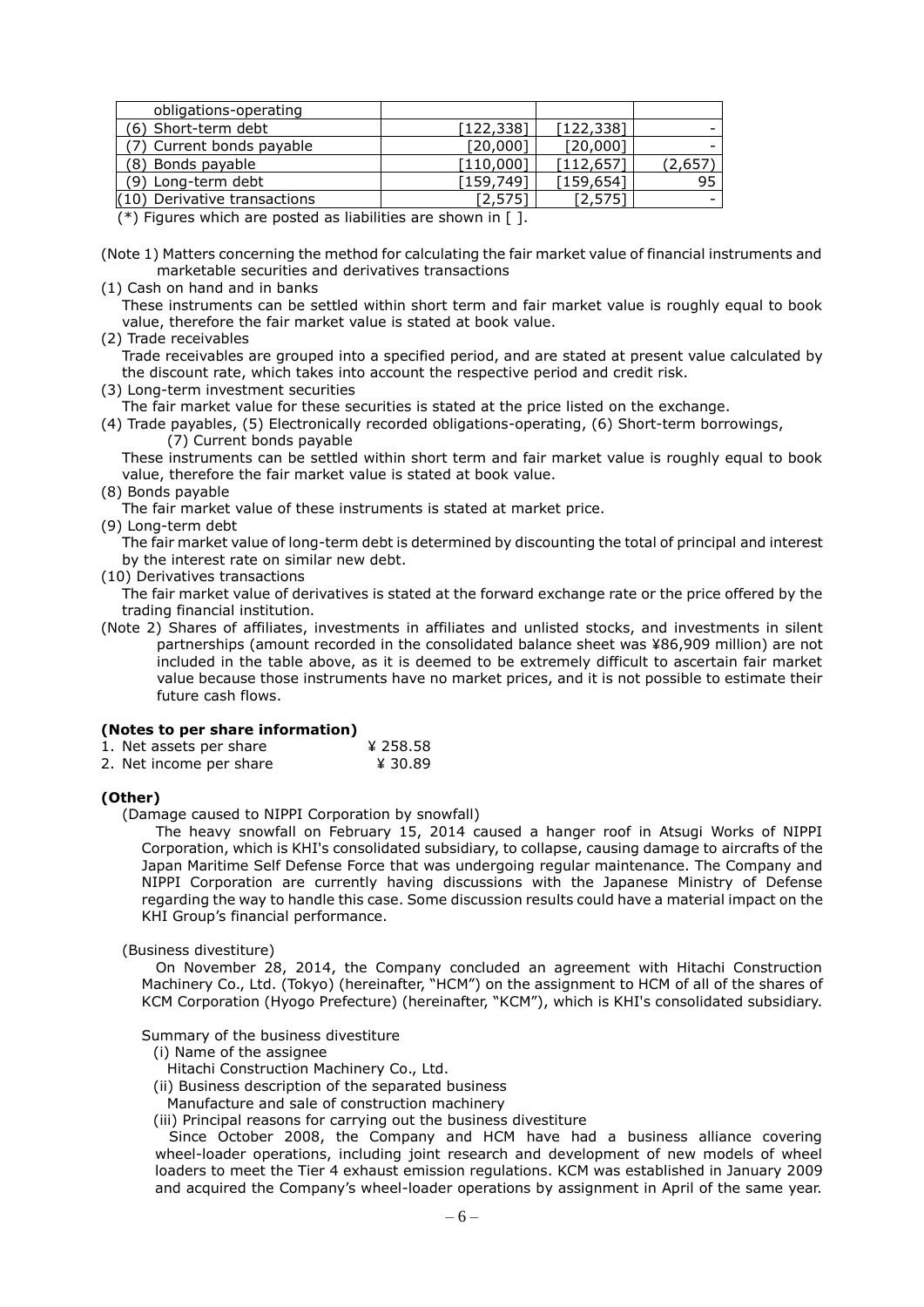With HCM's capital investment in June 2010, it further accelerated joint development on new models of wheel loaders and on an efficient production system. The Company agreed to HCM's proposal, having judged that it would be effective to pursue synergies within the business field of the HCM group for the further development of KCM under a policy of investing management resources in a focused manner, in order to enhance enterprise value amid intensified global competition in the construction machine industry. Currently under discussion is the transfer of the businesses of KCMJ Corporation, which engages in sales and servicing operations for KCM products within Japan, to Hitachi Construction Machinery Japan Co., Ltd. at around the same time as the execution date of the assignment of shares of KCM.

(iv) Date of the business divestiture (scheduled)

October 1, 2015

(v) Overview of the transaction including legal form

Assignment of shares for which the consideration received is only cash assets.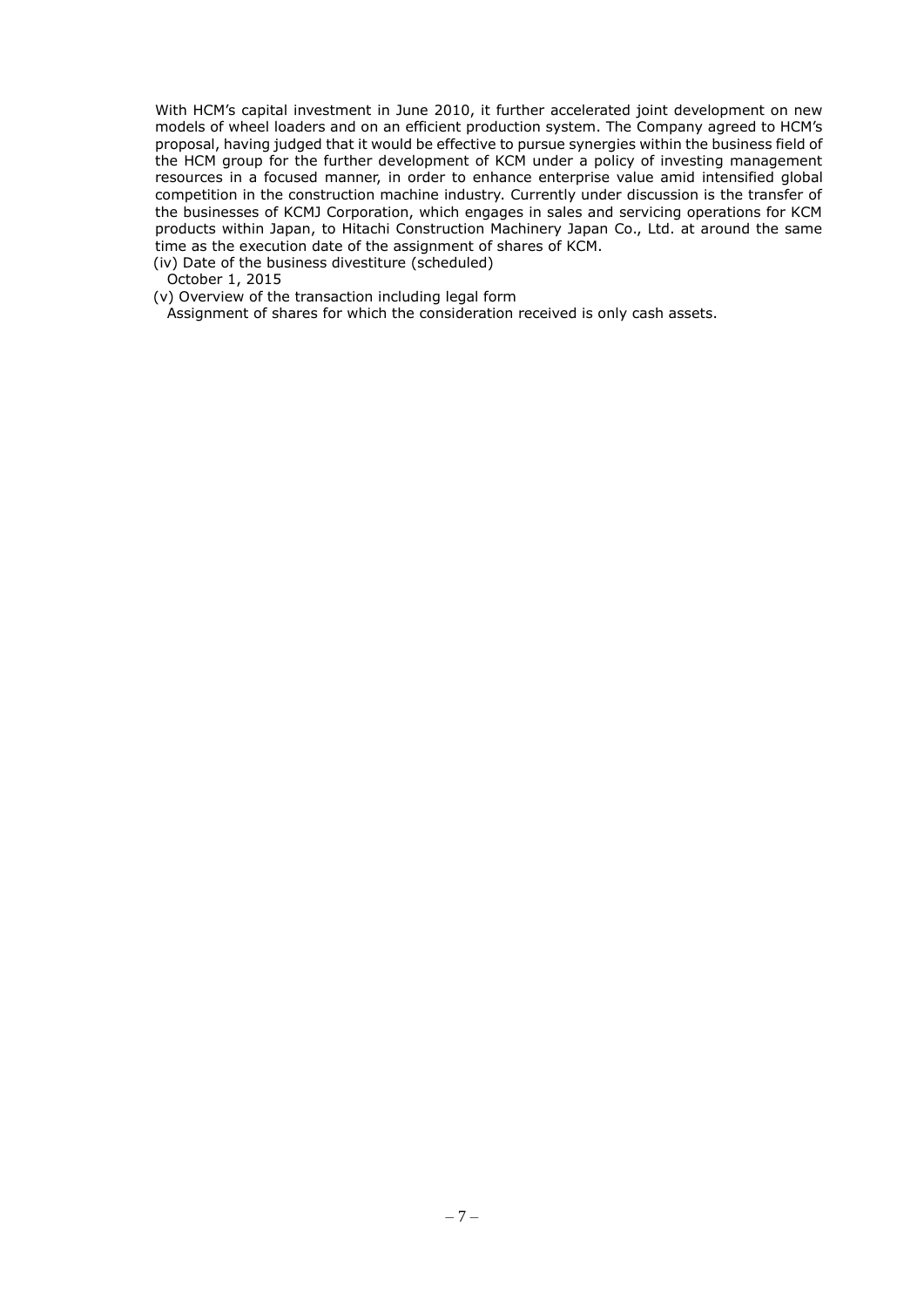# **Non-consolidated Statement of Changes in Net Assets**

(April 1, 2014 - March 31, 2015)

| (Unit: million yen)                                                   |                                                                 |                             |                             |                                               |                                                           |                                            |                   |                                 |
|-----------------------------------------------------------------------|-----------------------------------------------------------------|-----------------------------|-----------------------------|-----------------------------------------------|-----------------------------------------------------------|--------------------------------------------|-------------------|---------------------------------|
|                                                                       | Shareholders' equity                                            |                             |                             |                                               |                                                           |                                            |                   |                                 |
|                                                                       | Capital surplus<br>Retained earnings<br>Other retained earnings |                             |                             |                                               |                                                           |                                            |                   |                                 |
|                                                                       |                                                                 |                             |                             |                                               | Reserve                                                   |                                            |                   |                                 |
|                                                                       | Common<br>stock                                                 | Legal<br>capital<br>surplus | Other<br>capital<br>surplus | Reserve<br>for<br>special<br>depreciati<br>on | for<br>advanced<br>depreciati<br>on of<br>fixed<br>assets | Retained<br>earnings<br>brought<br>forward | Treasury<br>stock | Total<br>shareholders<br>equity |
| Balance at beginning of the<br>period                                 | 104,484                                                         | 52,210                      | 0                           | 646                                           | 7,453                                                     | 108,090                                    | (43)              | 272,842                         |
| Changes of items during<br>the period                                 |                                                                 |                             |                             |                                               |                                                           |                                            |                   |                                 |
| Cash dividends                                                        |                                                                 |                             |                             |                                               |                                                           | (15,045)                                   |                   | (15,045)                        |
| Net income for the year                                               |                                                                 |                             |                             |                                               |                                                           | 36,465                                     |                   | 36,465                          |
| Treasury stock<br>purchased                                           |                                                                 |                             |                             |                                               |                                                           |                                            | (684)             | (684)                           |
| Treasury stock disposed                                               |                                                                 |                             | 0                           |                                               |                                                           |                                            | 0                 | 0                               |
| Retirement of treasury<br>stock                                       |                                                                 |                             | (0)                         |                                               |                                                           | (659)                                      | 660               |                                 |
| Reserve for special<br>depreciation                                   |                                                                 |                             |                             | 15                                            |                                                           | (15)                                       |                   |                                 |
| Reversal of provision for<br>special depreciation                     |                                                                 |                             |                             | (292)                                         |                                                           | 292                                        |                   |                                 |
| Reserve for advanced<br>depreciation of fixed<br>assets               |                                                                 |                             |                             |                                               | 442                                                       | (442)                                      |                   |                                 |
| Reversal of provision for<br>advanced depreciation<br>of fixed assets |                                                                 |                             |                             |                                               | (266)                                                     | 266                                        |                   |                                 |
| Net changes of items<br>other than<br>shareholders' equity            |                                                                 |                             |                             |                                               |                                                           |                                            |                   |                                 |
| Total changes of items<br>during the period                           |                                                                 |                             | (0)                         | (277)                                         | 176                                                       | 20,861                                     | (23)              | 20,736                          |
| Balance at end of the<br>period                                       | 104,484                                                         | 52,210                      | $\overline{\phantom{0}}$    | 369                                           | 7,629                                                     | 128,951                                    | (67)              | 293,578                         |

|                                                                       |                                                           | Valuation and translation adjustments    |                                                   |                     |
|-----------------------------------------------------------------------|-----------------------------------------------------------|------------------------------------------|---------------------------------------------------|---------------------|
|                                                                       | Net<br>unrealized<br>gains on<br>securities net<br>of tax | Gains<br>(losses) on<br>hedging<br>items | Total valuation<br>and translation<br>adjustments | Total<br>net assets |
| Balance at beginning of the period                                    | 2,004                                                     | (1,653)                                  | 351                                               | 273,193             |
| Changes of items during the<br>period                                 |                                                           |                                          |                                                   |                     |
| Cash dividends                                                        |                                                           |                                          |                                                   | (15, 045)           |
| Net income for the year                                               |                                                           |                                          |                                                   | 36,465              |
| Treasury stock purchased                                              |                                                           |                                          |                                                   | (684)               |
| Treasury stock disposed                                               |                                                           |                                          |                                                   | 0                   |
| Retirement of treasury stock                                          |                                                           |                                          |                                                   |                     |
| Reserve for special depreciation                                      |                                                           |                                          |                                                   |                     |
| Reversal of provision for special<br>depreciation                     |                                                           |                                          |                                                   |                     |
| Reserve for advanced<br>depreciation of fixed assets                  |                                                           |                                          |                                                   |                     |
| Reversal of provision for<br>advanced depreciation of<br>fixed assets |                                                           |                                          |                                                   |                     |
| Net changes of items other than<br>shareholders' equity               | 681                                                       | (558)                                    | 122                                               | 122                 |
| Total changes of items during the<br>period                           | 681                                                       | (558)                                    | 122                                               | 20,858              |
| Balance at end of the period                                          | 2,686                                                     | (2,212)                                  | 473                                               | 294,052             |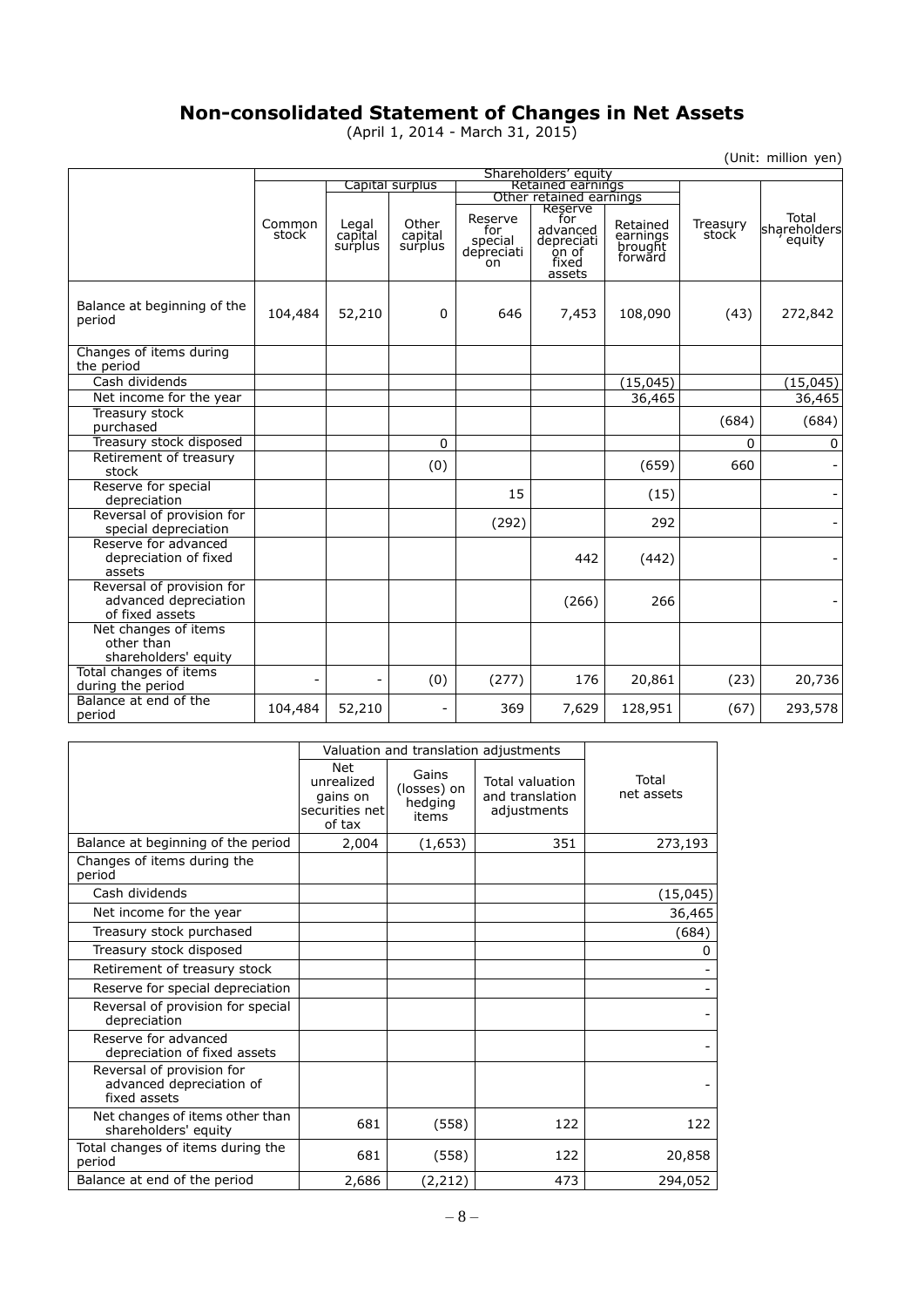# **Notes to the Non-consolidated Financial Statements**

## **(Notes to significant accounting policies)**

- 1. Marketable securities are evaluated by the following methods. Trading securities and held-to-maturity bonds are not held by the Company.
	- (1) Investment securities of subsidiaries and affiliates
		- Stated at cost using the moving-average method
	- (2) Other marketable securities
		- ・ Securities with market quotations
			- Stated at market based on the market price on the settlement date of the fiscal year. Evaluation differences are all charged to net assets, and the amount obtained by subtracting the amount of tax effect from the total amount of the evaluation difference is represented in the section of net assets as "Net unrealized gains on securities." The cost of sales is calculated chiefly by the moving average method.
			- ・ Securities without market quotations Stated at cost using the moving average method
- 2. Inventories are stated at cost using the specific identification method and the moving-average method (a method for lowering the book value due to deterioration of profitability)
- 3. Derivatives are stated at market
- 4. Property, plant and equipment are subject to depreciation conducted by the following methods: (1) Other than leased assets
	- The straight line method is used.
	- (2) Leased assets

The leased assets involved in finance lease transactions that do not involve transfer of ownership are subject to the straight-line method, whereby the leasing period is deemed to be the duration of useful life and the residual value as zero.

With respect to finance lease transactions not involving the transfer of ownership undertaken prior to the first year of implementation of the revision of the lease accounting standards, the Company continues to apply accounting treatment similar to that for ordinary operating leasing transactions.

- 5. Intangible assets are subject to amortization conducted by the following methods:
	- (1) Other than leased assets
		- The straight line method is used. The Company's own software (used by the Company) is subject to amortization based on the period of internal use (five years).
		- (2) Leased assets

The leased assets involved in finance lease transactions that do not involve transfer of ownership are subject to the straight-line method, whereby the leasing period is deemed to be the duration of useful life and the residual value as zero.

With respect to finance lease transactions not involving transfer of ownership undertaken prior to the first year of the implementation of the revision of the lease accounting standards, the Company continues to apply an accounting treatment similar to that for ordinary operating leasing transactions.

6. The Company applies the revised accounting standards for transactions denominated in foreign currencies (*Opinion Concerning the Revision of Accounting Standards for Transactions Denominated in Foreign Currencies* issued by the Business Accounting Deliberation Council on October 22, 1999) as standards for translation of assets and liabilities denominated in foreign currencies into yen.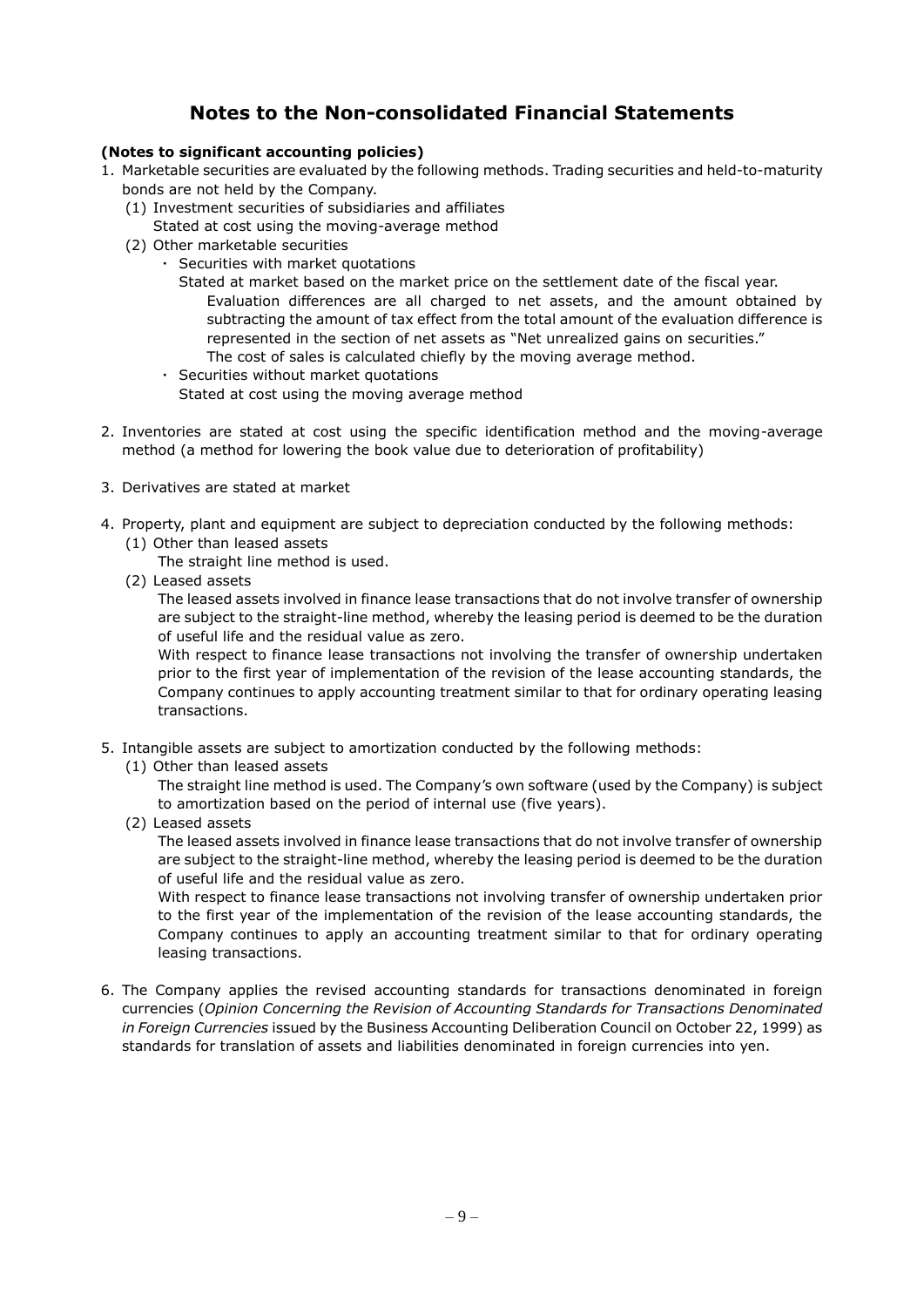- 7. Standards of accounting for provisions
	- (1) Allowance for doubtful receivables
		- In order to provide losses due to doubtful receivables, an amount based on the historical write-off rate is recorded for ordinary receivables, and the necessary amount based on the estimated recoverability of individual cases is recorded for specified receivables such as doubtful receivables.
	- (2) Accrued bonuses

The Company has recorded a provision based on the estimated amount of payments in order to cover the bonus payouts to employees in accordance with the Company's Rules for Bonus Payment.

(3) Provision for product warranties

A provision is recorded for expenditures for warranties concerning construction contracts based on past experience or on estimations of individual cases.

(4) Provision for losses on construction contracts

A provision for an estimated amount of losses is recorded for the next fiscal year and thereafter concerning construction works which are anticipated to incur significant losses and which allow reasonable estimation of the loss incurred at the end of this fiscal year among those construction works that have not been delivered as of the end of the fiscal year.

(5) Employees' retirement and severance benefits

A provision is recorded for the amount deemed to have been incurred as of this fiscal year-end based on the estimated retiree benefits and plan assets as of this fiscal year-end (including the pension trust) to cover employee retirement benefits. With regard to the method for attributing expected retirement benefits to this accounting period under review in calculating projected benefit obligations, the benefit formula basis is applied. Actuarial differences are expensed by the straight-line method over a period of ten years commencing from the current fiscal year, and past service costs are expensed by the straight-line method over a period of ten years commencing from the current fiscal year. Accounting procedures of unrecognized actuarial differences and unrecognized prior service cost on retirement benefits are different from those in the consolidated financial statements.

- (6) Provision for environmental measures The Company provided an estimated amount to cover expenditures such as the disposal of PCB waste required under the "Law Concerning Special Measures for Promotion of Appropriate Disposal of PCB (poly chlorinated biphenyl) Waste."
- 8. Hedge accounting policy

The Company employs deferred hedge accounting.

9. Standards for revenue recognition

The standard applied for posting revenue for construction contracts is in accordance with the Accounting Standard for Construction Contracts (ASBJ Statement No. 15, December 27, 2007) and Guidance on Accounting Standard for Construction Contracts (ASBJ Guidance No. 18, December 27, 2007). However, with respect to posting of revenue for long-term or major construction works (those with a construction period longer than 1 year, and a contract amount of ¥3.0 billion or more) for which construction started prior to March 31, 2009 we apply the percentage-of-completion method (the estimate for the rate of construction progress is mainly according to the cost accounting method), and with respect to other construction we apply the completed-contract method. With regard to contracts for which the amount of revenue from delivery is not determined and/or cost of sales is not finalized, both sales and cost of sales are estimated.

- 10. Consumption tax and local consumption tax are subject to the accounting treatment using the tax excluded method.
- 11. We adopt a consolidated tax payment system.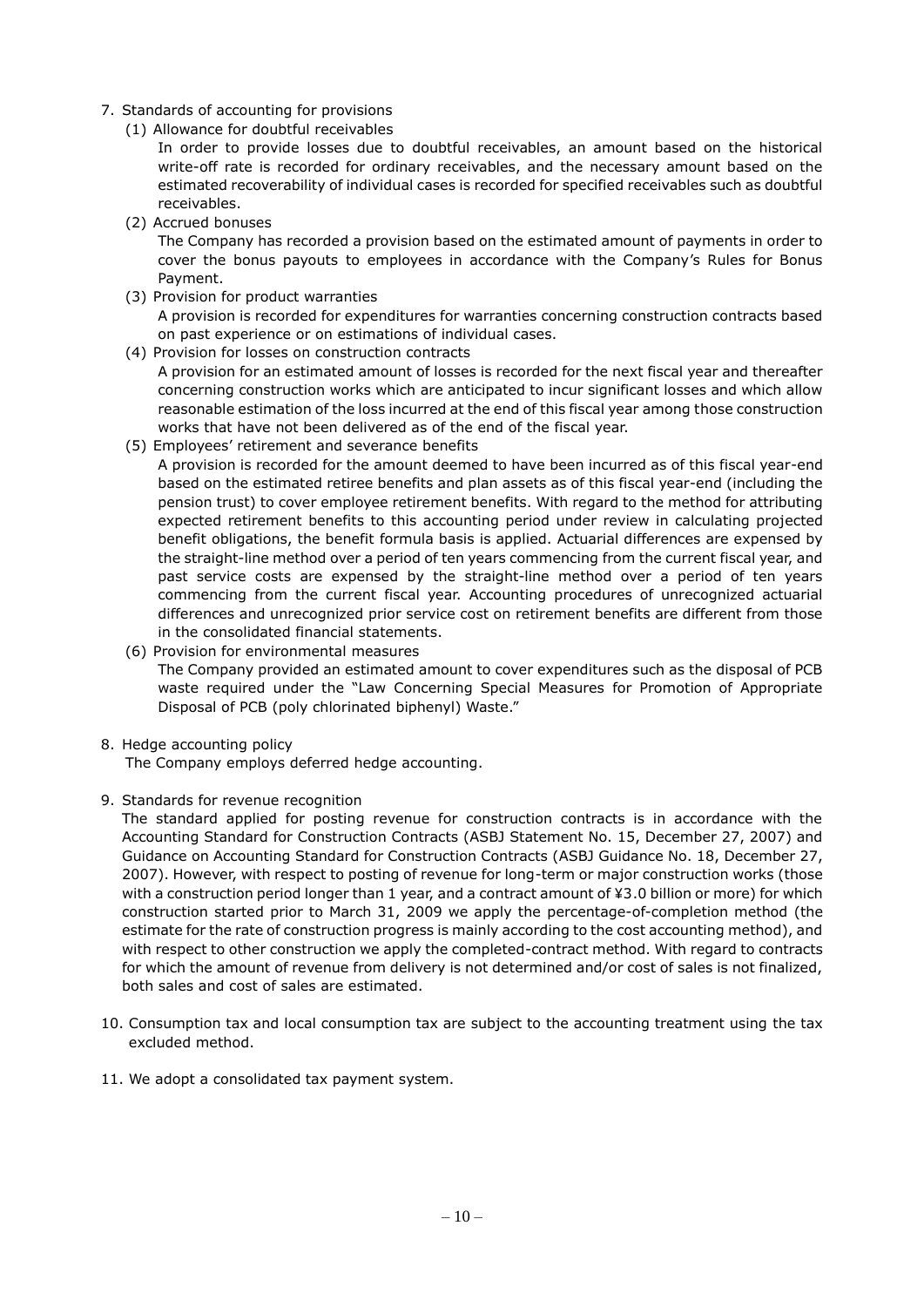#### **(Change in Presentation)**

1. "Recurring profit," which in the previous fiscal year was included in "Other non-operating expenses" in the accounting item "Non-operating expenses" (743 million yen in the previous fiscal year), increased in terms of monetary importance and thus it has been presented separately for the fiscal year under review.

|          |     | (Notes to Non-Consolidated Balance Sheet)                                                                                                                            |                  |
|----------|-----|----------------------------------------------------------------------------------------------------------------------------------------------------------------------|------------------|
| 1.<br>2. |     | The amounts presented are rounded down to the nearest unit.<br>Accumulated depreciation of property, plant and                                                       | ¥555,988 million |
|          |     | equipment                                                                                                                                                            |                  |
| 3.       |     | Monetary receivables from and payables to affiliates                                                                                                                 |                  |
|          |     | Short-term monetary assets                                                                                                                                           | ¥162,455 million |
|          |     | Long-term monetary assets                                                                                                                                            | ¥11,062 million  |
|          |     | Short-term monetary liabilities                                                                                                                                      | ¥86,935 million  |
| 4.       |     | Asset pledged as collateral and liability relating to                                                                                                                |                  |
|          |     | collateral                                                                                                                                                           |                  |
|          |     | (1) Assets pledged as collateral                                                                                                                                     |                  |
|          |     | Investments in securities                                                                                                                                            | $414$ million    |
|          |     | Shares of affiliates                                                                                                                                                 | ¥3,990 million   |
|          |     | <b>Buildings</b>                                                                                                                                                     | ¥78 million      |
|          |     | Total                                                                                                                                                                | ¥4,083 million   |
|          |     | Shares of ENSEADA INDUSTRIA NAVAL S.A., an affiliate accounted for using                                                                                             |                  |
|          |     | the equity method, are offered in security for loans from financial institutions.<br>Relevant liabilities as of the end of the fiscal year include long-term debt of |                  |
|          |     | ¥45,500 million.                                                                                                                                                     |                  |
|          | (2) | Liability relating to collateral                                                                                                                                     |                  |
|          |     | Long-term debt (due for repayment within one year)                                                                                                                   | $410$ million    |
|          |     | Long-term debt                                                                                                                                                       | ¥86 million      |
| 5.       |     | Guarantee liability for bank loans of subsidiaries and                                                                                                               |                  |
|          |     | affiliates, etc. and employees                                                                                                                                       | ¥26,757 million  |
| 6.       |     | With respect to some work in process, a trust                                                                                                                        |                  |
|          |     | beneficiary right has been established with the                                                                                                                      |                  |
|          |     | expected trade receivables as a trust asset. Work in                                                                                                                 |                  |
|          |     | process related to the said trust asset amounts to                                                                                                                   |                  |
|          |     | ¥5,350 million.                                                                                                                                                      |                  |
|          |     |                                                                                                                                                                      |                  |
|          |     | (Notes to Non-consolidated Statement of Income)                                                                                                                      |                  |
|          |     | 1. The amounts presented are rounded down to the nearest unit.<br>2. Transactions with affiliates                                                                    |                  |
|          |     | Net sales                                                                                                                                                            | ¥446,635 million |

Net sales ¥ 446,635 million Purchases **All 201,188 million All 201,188 million** Transactions other than operating transactions **Example 29,803** million

#### **(Notes to Non-consolidated Statement of Changes in Net Assets)**

1. The amounts presented are rounded down to the nearest unit.

2. Number of treasury stock at the end of fiscal year under review Common stock 191,653 shares

#### **(Notes to Tax Effect Accounting)**

Among other factors, the main contributing factor to deferred tax assets is the disallowance of various provisions such as the employees' retirement and severance benefits and the losses on construction contracts, and the main contributing factor to the deferred tax liabilities incurred is net unrealized gain on securities.

#### **(Additional Information)**

(Effects of the change of corporate tax rate, etc.)

In accordance with the promulgation of the "Law for Partial Amendment of the Income Tax Law, Etc." (2015, Law No. 9) and the "Law for Partial Amendment of the Local Tax Law, Etc." (2015, Law No. 2) on March 31, 2015, the income tax rates are to be reduced from the consolidated fiscal years beginning on or after April 1, 2015.

The statutory tax rate, which is used to calculate deferred tax assets and liabilities, has been reduced from previous 35.4% to 32.9% and 32.1% for the temporary differences expected to be cleared in the